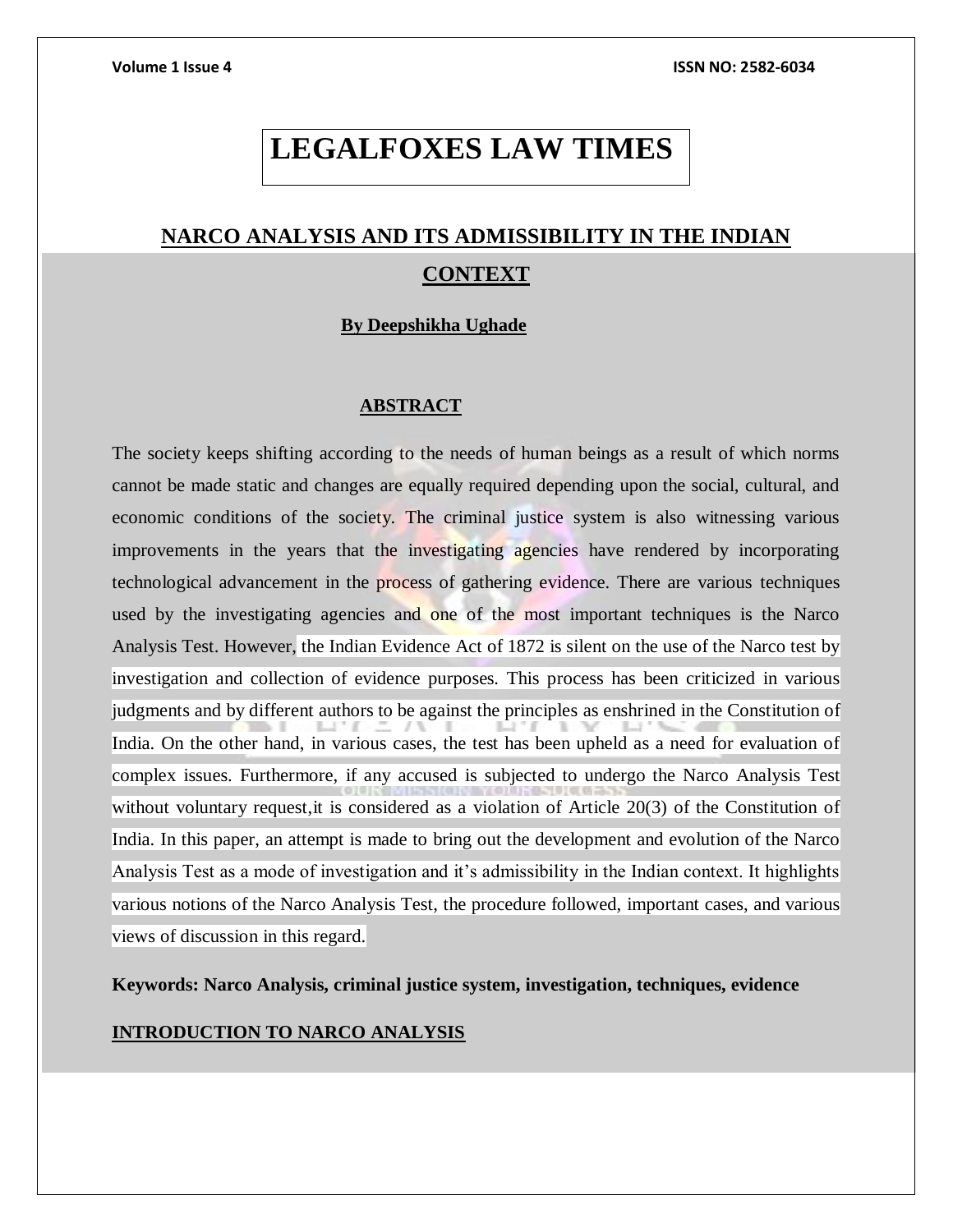The evolution in scientific technology has been waving like fast-flowing air and water in the modern world of development. Science has now outpaced the development of law, and it is impossible to avoid complexity regarding what can or cannot be admitted as evidence in a court of law.

In today's time, the Narco Analysis Test has become a common term used in the field of scientific developments. The term was first used in 1936. It is derived from the Greek word *"narkc"*. Horseley had first coined the term Narco Analysis. With the help of narcotics, a state of dizziness or a trance -like state was made where the subject is asked various questions to find out the truth. Psychotropic drugs are used in this technique. It mostly consists of barbiturates to bring out the thoughts of subconscious mind with some effects on the accused, thereafter which the therapist usually asks questions related to the investigation/case at hand. In this state, the accused finds it difficult to lie as all the answers given by him are limited to the facts he is aware of. Every statement made by the subject during this process is recorded in an audio and visual form which is followed by an expert's report. The test can only be conducted when a prior consent of the subject is obtained by a Magistrate and therefore the police officials cannot conduct the test whenever they feel suitable. It is important to take note of the fact that the law on the conduct of scientific tests for evidentiary value is dicey and is not clear since a long time.<sup>1</sup>

# **NEED FOR NARCO ANALYSIS**

l

There is no doubt that the way individuals commit crimes has changed drastically over the years which has led to the expansion of area of criminology at a fast pace. There is an utmost requirement for Narco Analysis to improve the efficiency of the process of investigation when a crime is committed. The conventional modes used for investigation consist of police brutality which involves measures of third-degree torture. Whereas, the test comprises injection of dose by experts or in their presence and only the experienced professionals can prepare the test and ask questions to the subject.

The investigating officer is provided with statutory power illustrated under Crpc for investigating the crime, collecting evidence, and arresting the guilty after examining all the facts of the case.

<sup>1</sup>SubhojyotiAcharya,,"Is Narco-Analysis a Reliable Science, The Present Legal Scenario in India", <http:://ezinearticles.com../IsNarco-analysisAReliableScience-ThePresentLegalScenario-inIndia&id=991046>.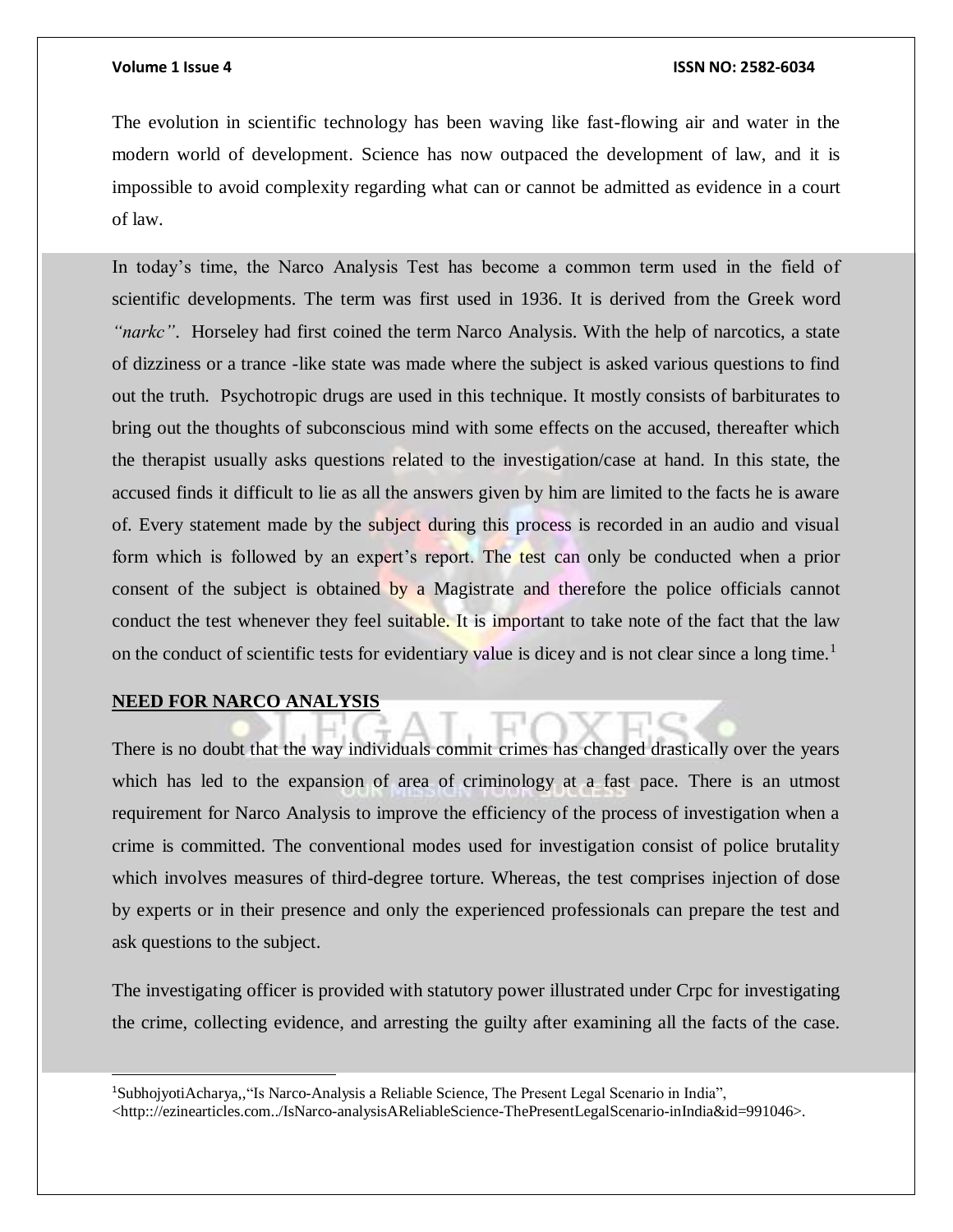The test poses as an effective method, especially at times when the investigating team exhausts all alternatives and hits a dead-end in the process of investigation. In such circumstances, the test provides the investigating team with some clue to apprehend the accused.

# **PROCEDURE FOR NARCO ANALYSIS TEST**

People are known to lie to save themselves.The test consists of the process of applying the barbiturates or another similar kind of substances that contains chemical components,mostly Pentothal Sodium. In 3000 ml. of distilled water, 3 grams of Sodium Pentothal is to be mixed for the test. This is used to lower the inhibitions of the subject. It is done by interfering with his nervous system at the molecular stage so that the truth can be extracted out of him. The team which conducts the Narco Analysis test consists of a psychiatrist, clinical psychologist, anesthesiologist, audio-videographer, and the nursing staff.

The dose is injected under the controlled circumstance in the laboratory. In case a wrong dose is injected, it will send the subject into a state of coma. It can also result in the subject's death. Hence, while injecting the substance various factors have to be taken into consideration like the individual's age, sex, and physical condition. When the subject is put in a state of hypnotism he cannot speak on his own but can answer simplified questions asked by the expert. The information provided by the subject is captured both in audio and video forms. The test requires voluntary consent of the subject as it is important for the conduction of the test.<sup>2</sup>

# **ADMISSIBILITY IN THE COURT**

# **YOUR SUCCESS**

The law is still unclear on the aspect of admissibility of the Narco Analysis Test as there is no direct provision that deals with it. But in cases where no evidence is found and the entire case depends on circumstantial evidence, the court has allowed the conduction of the Narco test as a last resort. The test is used to fill the gaps at the time of the collection of evidence and connect the dots of the case.

# **Cases**

 $\overline{a}$ 

<sup>2</sup>Kumari,. S.. Kusuma, "Narco-Analysis Right to Self-Incrimination Versus Public Interest", (2007)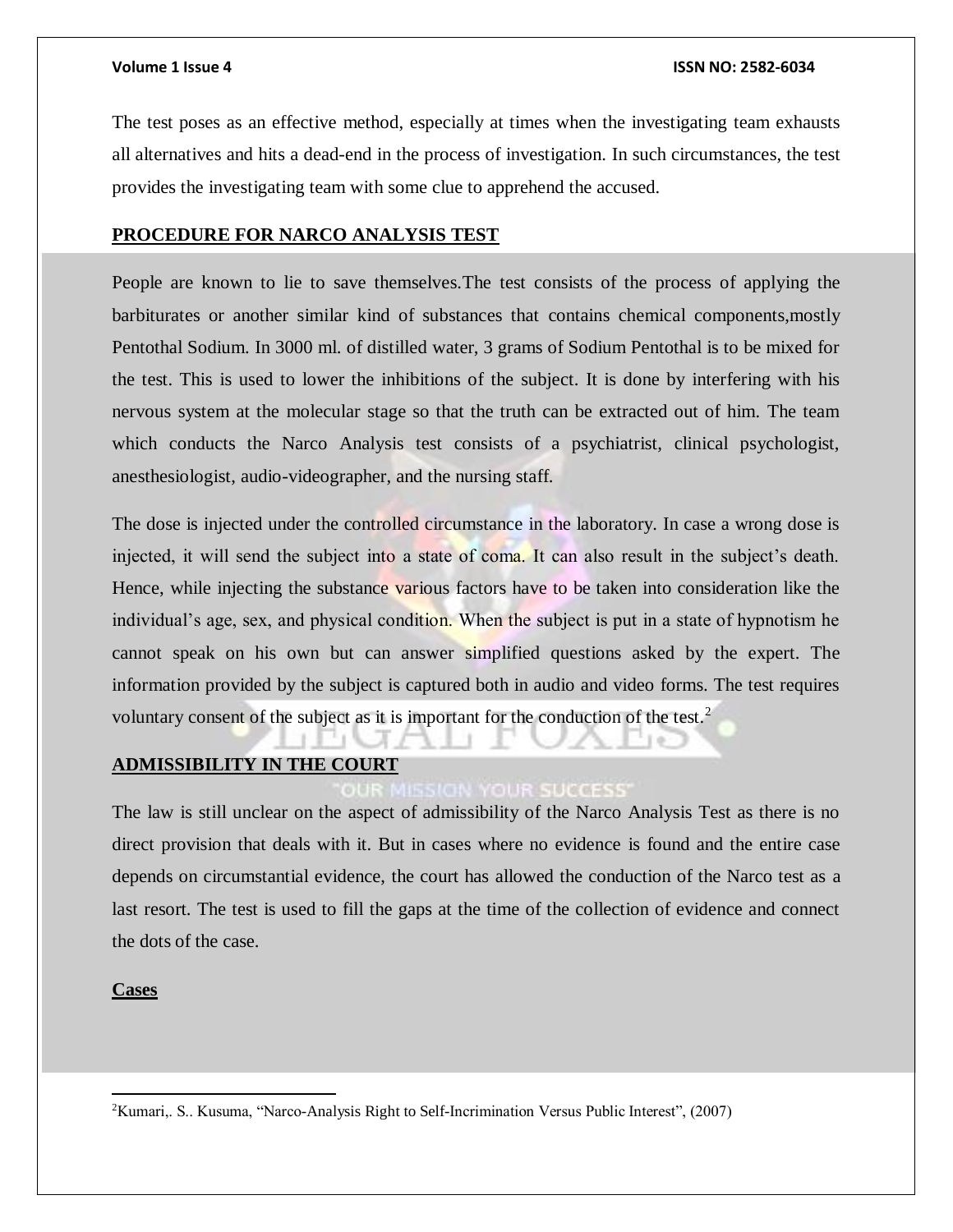The Supreme Court in the case of *State of Gujarat v. Anirudh Singh*maintained that every witness must aid in the interrogation process.<sup>3</sup>

In the case of *SatakbenSharmanbhaiJadeja v. the State of Gujarat***,** permission for conduction of theNarco test was granted by the court. This permission was given even after the opposition statement provided by the accused.<sup>4</sup>

The court had upheld the legality of the Narco test and also stated that the evidence collected during the Narco test is admissible. The criminals have started using advanced technology to commit crimes. In such cases, theNarco analysis test comes in handy. This judgment was passed in the case of *Ramchandra Ram Reddy v. State of Maharashtra*by the Supreme Court of India.<sup>5</sup>

In *Dharampal v. State***,** it was held by the court that no individual can escape by withholding vital information. The individual cannot avoid answering questions asked in relevance of the facts of the case. <sup>6</sup>

The court held in *Selvi v. State of Karnataka*that in cases where the individual gives voluntary consent for conduction of the Narco analysis test then that statement can be further recorded and used as a discovery statement. Under Section 27 of the Indian Evidence Act of 1872, a discovery statement is defined.The Courts have kept open the chances for admission of the Narco Analysis Test with an exception known as a voluntarily administered test.<sup>7</sup>

# **CONSTITUTIONALITY OF NARCO ANALYSIS IN THE INDIAN CONTEXT**

The law as defined under Article 20 (3) of the Indian Constitution, states that no individual accused of an offense is bound to become a witness against himself. This very basic right of the individual is guaranteed under the Indian Constitution and has been divided into various parts to analyze its true state.

# **Right against self-incrimination**

<sup>5</sup>Ramchandra Ram Reddy v. State of Maharashtra, (2004) All MR (Cri) 1704

 $\overline{a}$ 

<sup>&</sup>lt;sup>3</sup>State of Gujarat v. Anirudh Singh, (1997) 6 SCC 514

<sup>4</sup>SatakbenSharmanbhaiJadeja v. State of Gujarat, (2005) 10 SCC 545

<sup>6</sup>Dharampal v. State, AIR (2014) 3 SCC 306

<sup>7</sup>Selvi v. State of Karnataka, AIR (2010) SC 1974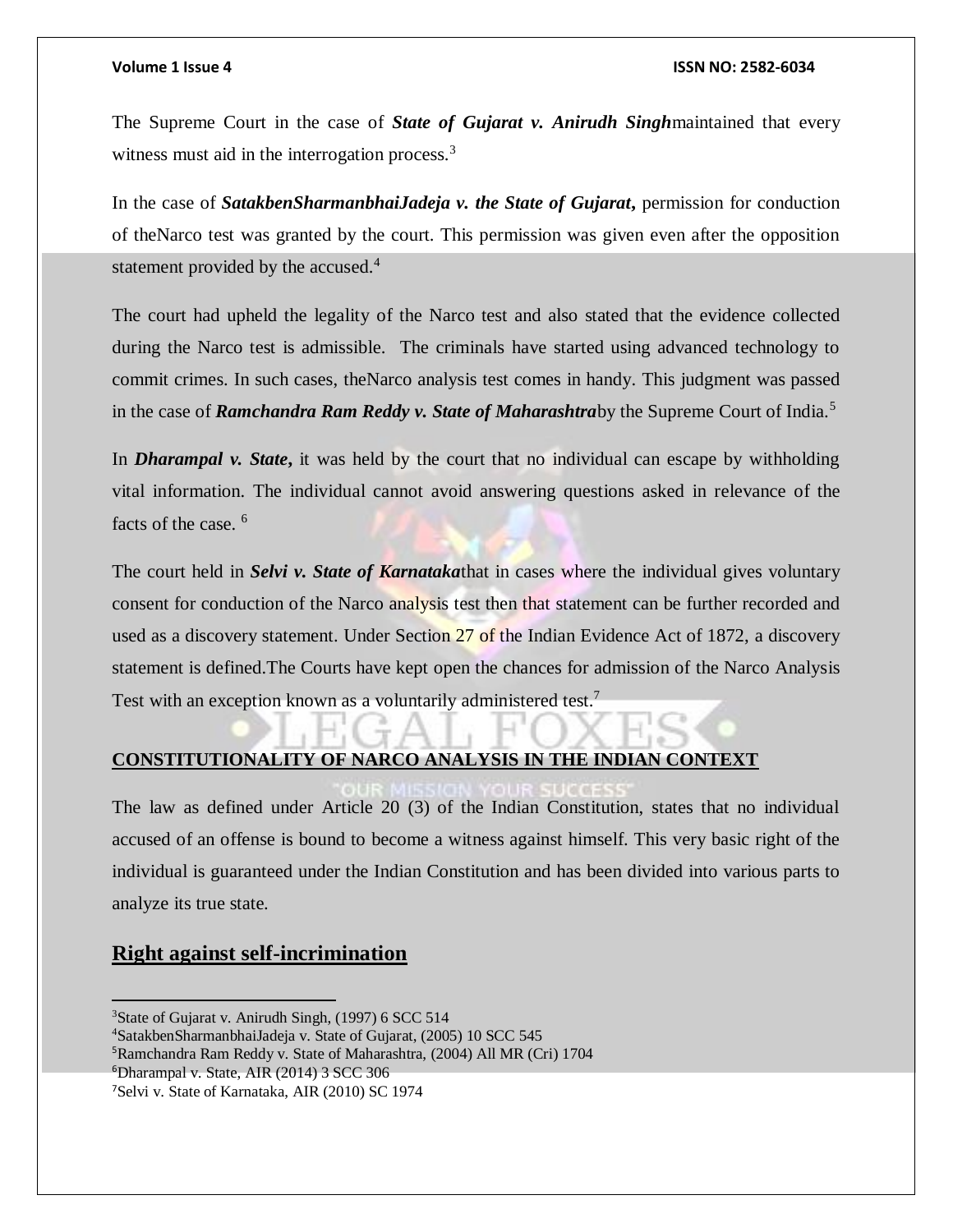The scientific tests conducted do not hold any validity in the court of law. These tests are conducted when the subject is in a subconscious state of mind hence, the court does not allow its admission. The right to self – incrimination states that no individual can be made to be his own accuser. It is based on the maxim *"Nemotenetureseipsumaccusare"*. Understanding the legality of the Narco test,an analysis of Article 20 (3) is essential. The Article provides the Right to Silence to the accused. The protection against self-incrimination for every person is dealt with under Section 161(2) of Cr.p.c.

The important issue here is when an individual claims protection under Article 20(3) against selfincrimination. As stated under Article 20 (3), protection can be taken against statements made in the court of law. The legal position slightly differs from this.

The Supreme Court has held in *State of Bombay v. KathiKaluOghad*that protection may be availed under Article 20 (3) in the courtroom but also at the previous stages. Hence, the bar provided under this Article will be applicable to statements recorded in a test made before the commencement of the trial.<sup>8</sup>

### **Cases**

It has been held by the court that the right to silence is granted to the accused in cases whereby forced statements cannot be extracted from the accused. The accused has the right to remain silent at the time of the interrogation process. This has been stated in the case of *NandiniSatpathy v. P.L. Dani***. 9**

The Court held that the test conducted to bring out the truth from the accused will not be held against Article 20(3) and Section 45 of the Indian Evidence Act of 1872. Furthermore, the court in the case of *Dinesh Dalmia v. the State of Madras***,**said that special rules have been enacted to convince the accused to take the test.<sup>10</sup>

<sup>8</sup>State of Bombay v. KathiKaluOghad,, AIR (1961) SC 1808 <sup>9</sup>NandaniSathpathi v.P.L. Dani,, AIR (1978) SC 1023 10Dinesh Dalmia v. State of Madras,, (2006) Cri LJ, 240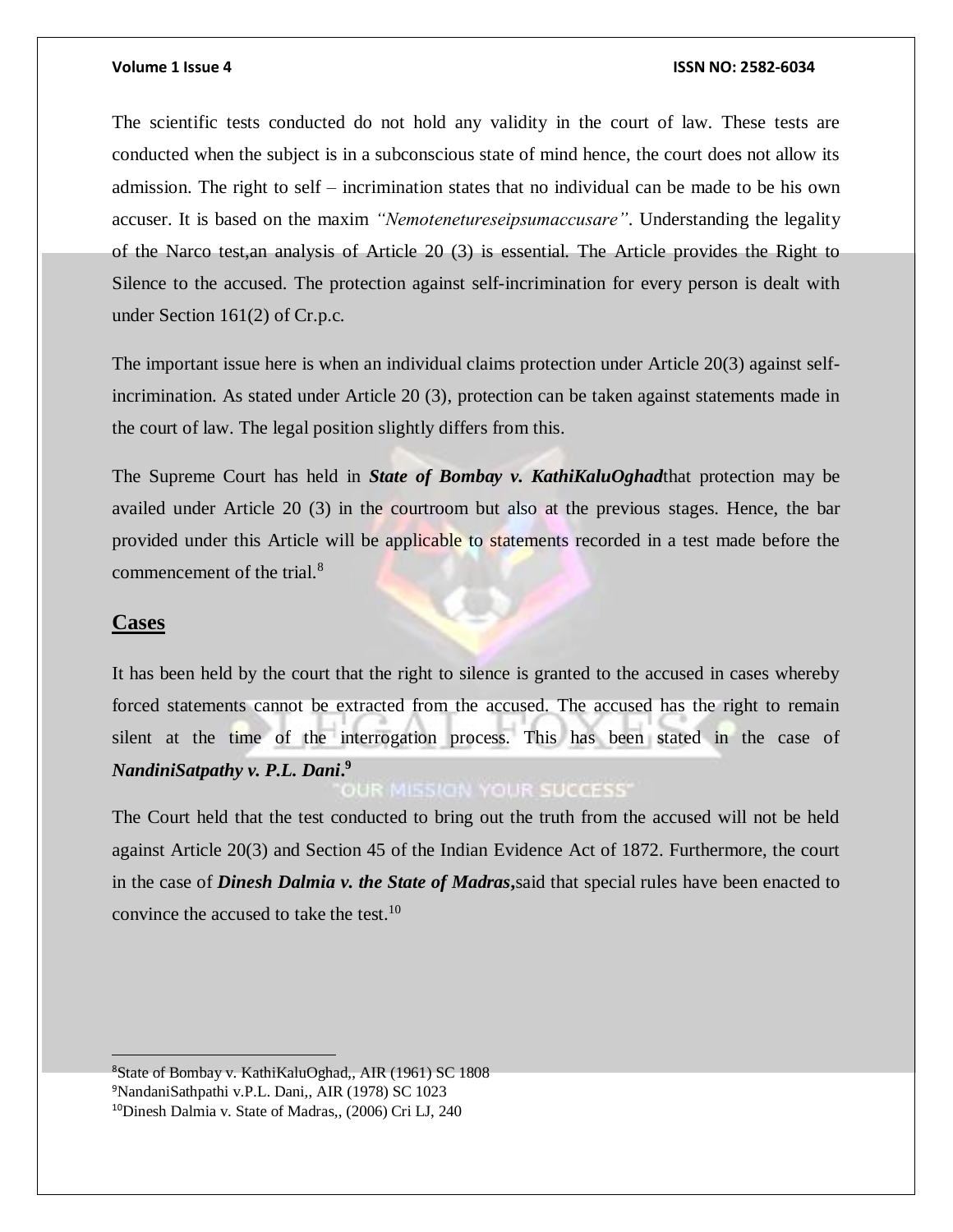The Court held that compulsion must be provided to the accused under Article 20(3). As stated in the case of *Kalawati v. the State of H.P***.,** if no compulsion is provided then the matter does not fall under the purview of the given Article.<sup>11</sup>

Nowadays the criminal justice system is more strained towards the accused and more importance is given on individual liberty due to which evidence can be diluted easily. Hence the famous saying, "Let a hundred guilty men go free if it saves one innocent man from punishment".

Hence, the lenient behavior towards criminal cases is facilitating more heinous crimes and the escape of terrorists and criminals.

# **CRITICISM OF NARCO ANALYSIS TEST**

One of the major shortcomings of theNarco test is that its accuracy at all times is doubtful. There have been instances where the subjects have found out to be making false statements during the test and diverting the investigating team into a different path. The test does not come in handy in case of an untruthful person.

Another criticism that is of concern is that most of the times there is a difficulty in administering the correct dose of the drug. The factors such as health, sex, and age vary from person to person. Hence, the dose of the drug will also differ based on these factors. Narco Analysis test helps in the restoration of memory of the subject which is blurry or not very vivid. To pave the way for a successful Narco test, it is essential to have an experienced and skilled professional team that is trained for putting past specific and concise questions.

The test has also been criticized for its dicey results at the time when it is used for confession of crimes. The test is not advised as a reliable source for criminal investigation as the subject may not give correct answers and may cause hindrances in the test. The test can be relied upon for medical purposes. Only after having the voluntary consent of the subject, the test should be used in a criminal investigation.<sup>12</sup>

# **Right to self-incrimination: Whether is it against the public interest?**

<sup>11</sup>Kalawati v. State of Himachal Pradesh., AIR (1953) 131

<sup>12</sup>Dr. IshitaChatterjee, Law of Forensic Science, First Edition, (2015)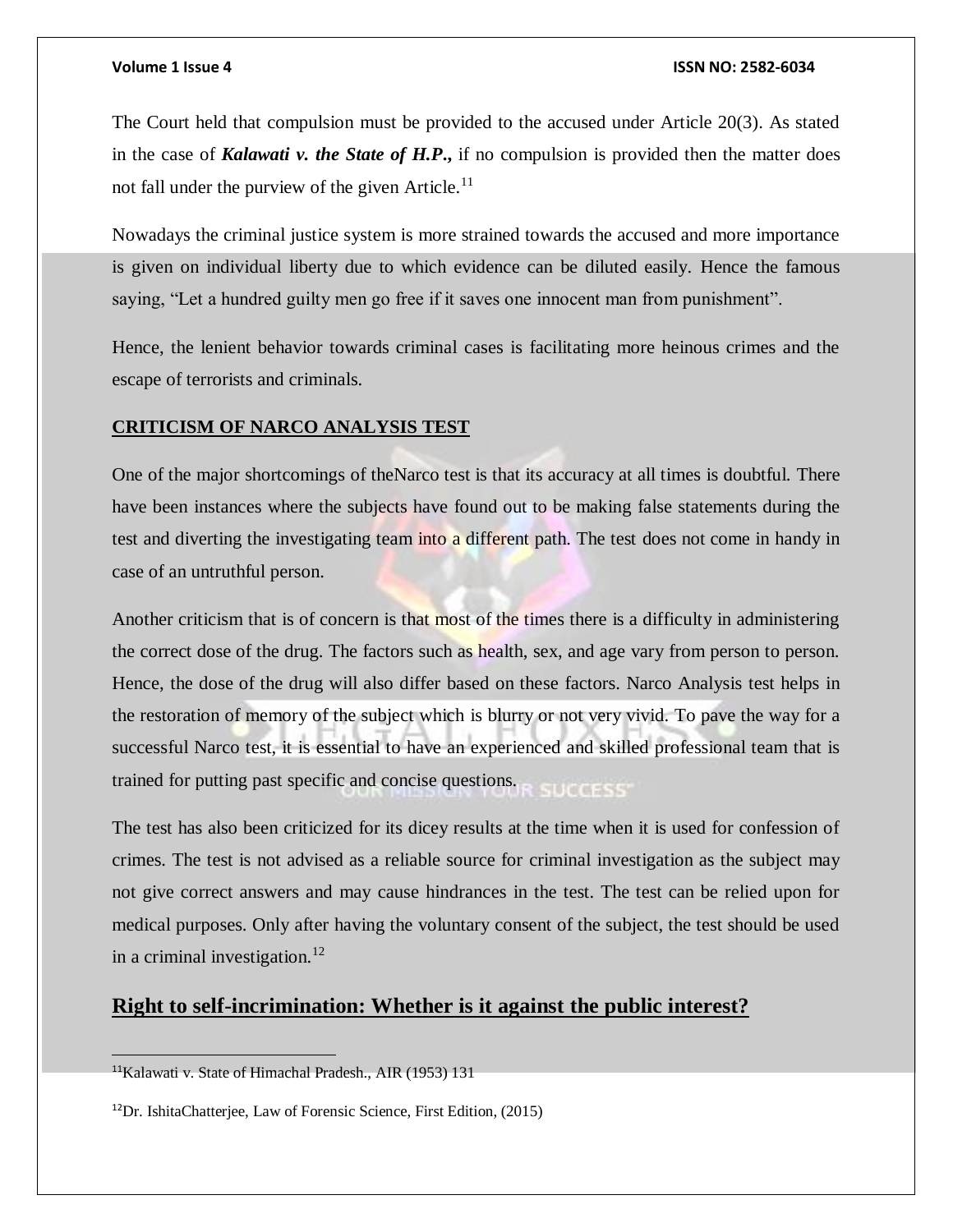Narco test helps in the times of need by collection of evidence and directing the investigation in a new path when it hits a dead end. Hence, it can be said that the test does not violate the provision stated under the Indian Constitution for protection against self-incrimination.

The right to self-incrimination cannot be said to be against public interest as a majority of people support the test. It poses a need to gain the required information to prevent heinous offenses such as terrorism. There is a dire need for the test as it can replace the current conventional methods of interrogation by the police and paves way for police brutality by inflicting third-degree torture. Such methods of practice leads to loss of credibility and authenticity of the criminal justice system.

The Narco Analysis test has proved to be an effective alternative method to the conventional torturous methods. However, while administering it a lot of care and attention is to be attributed so that the test is not abused by any official. $^{13}$ 

# **Cases**

The Court has pointed out in *Rojo George v. Deputy Superintendent of Police* that criminals have started using advanced techniques for the commission of crimes. The out-dated methods for interrogation should not be used and new and advanced techniques should be used such as the Narco test, lie detector, and other scientific methods.<sup>14</sup>

The Supreme Court held in *Selvi v. State of Karnataka***,**that the Narco test on a subject without their consent will be a violation under Article 20(3) of the Indian Constitution. The Court also stated that the results of the test shall be admitted under Section 27 of the Indian Evidence Act if any type of crucial information received with the help of voluntary consent.<sup>15</sup>

# **CONCLUSION AND SUGGESTIONS**

In today's time, the technology is advancing very rapidly, as a result of which there have been changes in the pattern of crimes. This has shaken the very conscience of our country. In the Indian context, there is a dire need for the admission of the Narco test. There is a huge cry for

<sup>13</sup>LakshmanSriram, "Narco-analysis and Some Hard Facts", Issue 9, (2007)

<sup>14</sup>Rojo George v. Deputy Superintendent of Police, (2006), 2 KLT 197

<sup>15</sup>Selvi v. State of Karnataka, AIR (2010) SC 1974